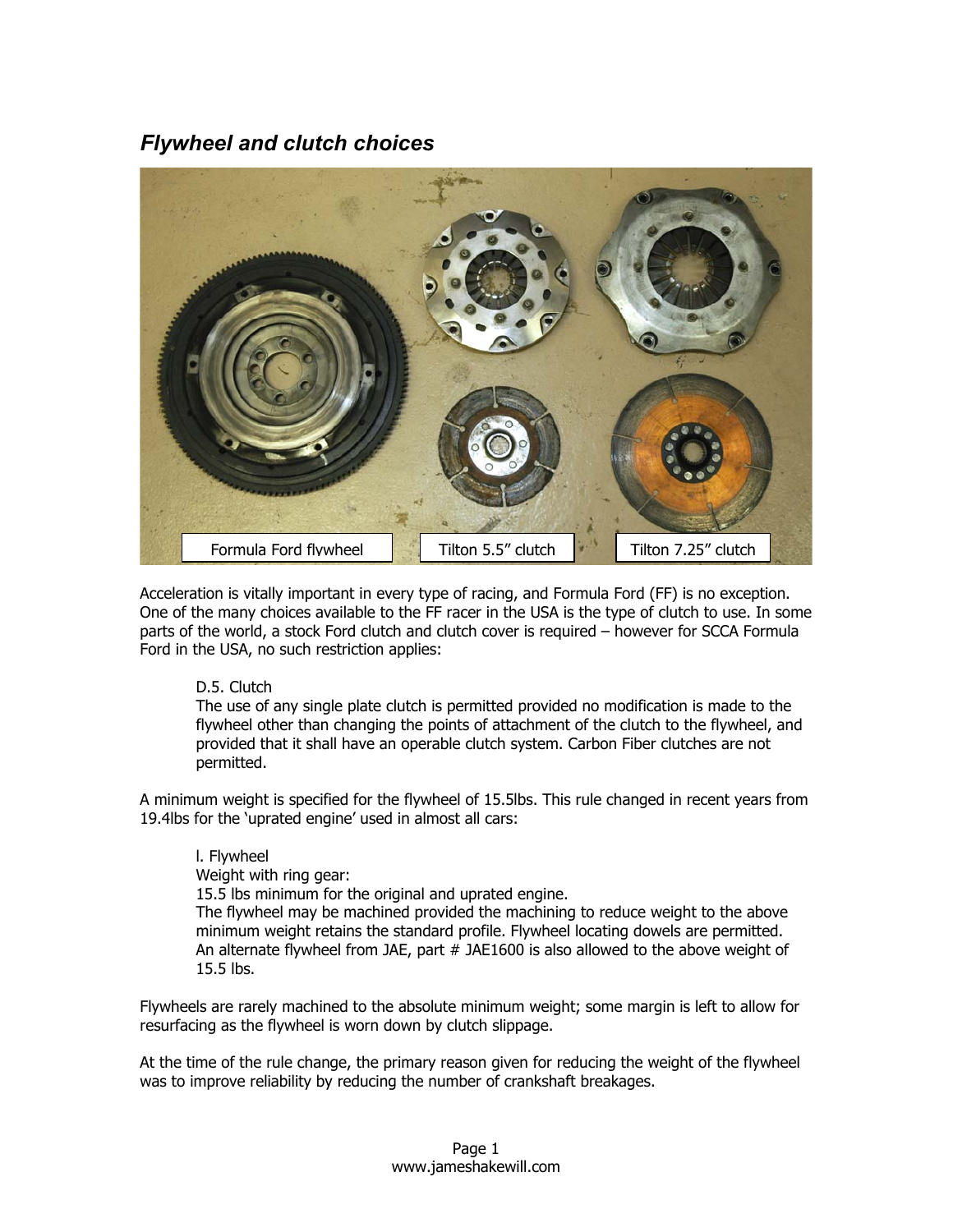However, a lighter flywheel and clutch assembly will surely have a performance advantage over a heavier one – but by how much?

#### **Overcoming inertia**

Newton's Second Law describes the straight-line (linear) acceleration of a body from rest in free space; the net force applied and the mass of the object determine the acceleration at any given point in time:

$$
acceleration = a
$$
\n
$$
F = ma
$$
\n
$$
a = \frac{F}{m}
$$
\nForce = F

\n
$$
T = ma
$$
\n
$$
a = \frac{F}{m}
$$

A similar equation applies when a torque is applied to make an object spin – a rotational acceleration. In this case the rotation acceleration is determined not only by the torque applied (force times distance) and the mass of the object – but also by the distribution of mass about the axis. This is measured using a term called the mass moment of inertia (MMI). This is also often referred to just as the 'moment of inertia' or MOI.

rotational acceleration =  $\alpha$  rad/sec<sup>2</sup>



$$
\alpha = \frac{T}{I}
$$

 $T = I\alpha$ 

moment of inertia = I kg/m<sup>2</sup>

Different shapes of the same mass have different moments of inertia, for example:

| Flat disc or cylinder<br>of radius r, mass m | Thin ring of radius r, mass m | Solid sphere of radius r, mass m |
|----------------------------------------------|-------------------------------|----------------------------------|
| $I = -mr^2$                                  | $I = \frac{2}{\pi}mr^2$       | $I = \frac{2}{m}mr^2$            |

A shape where the mass is concentrated at the outside (e.g. a ring) has a higher moment of inertia than a shape where the mass is concentrated around the axis (e.g. a sphere). With a higher moment of inertia, slower acceleration/deceleration is possible for the same torque.

The flywheel in an internal combustion engine is essentially an energy-storage device. The power from the engine is delivered in many small bursts – as each spark ignites the mixture and forces down a piston. The flywheel resists rapid changes in rotational speed and thus allows this pulsating energy input to be smoothed out.

We can see that for a more general form of the equation, we can say  $I = Dmr^2$  where D is a constant representing the distribution of mass.

For the change in weight of Formula Ford flywheel, and assuming the distribution of mass remains the same (the rules say that the profile cannot be altered), the change in moment of inertia will be directly related to the change in mass.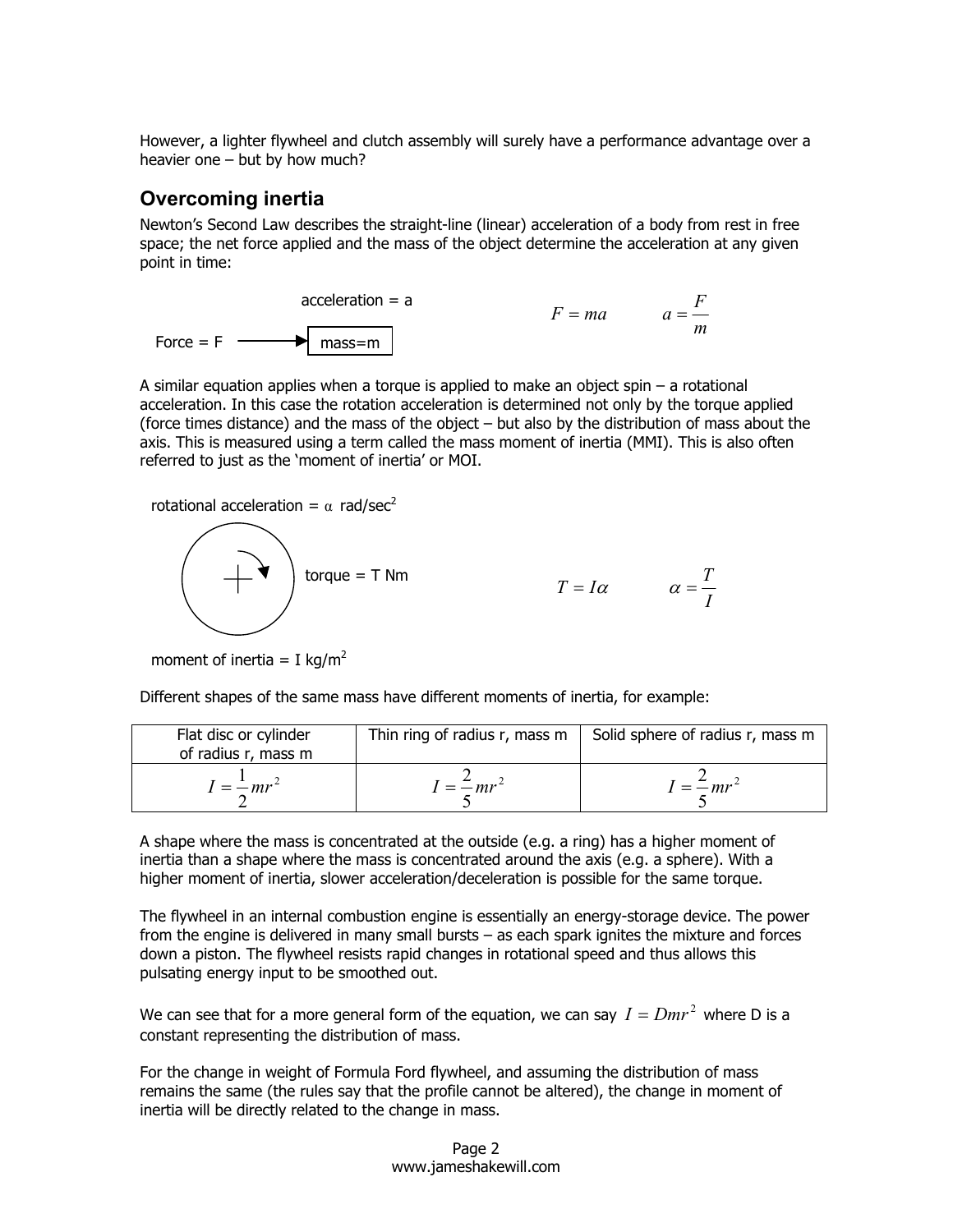A flywheel weight reduction of 20.1% from 19.4lbs to 15.5lbs would result in a 20.1% reduction in flywheel moment of inertia – assuming that the distribution of the mass remains the same.

Therefore – for a given torque, the lighter flywheel will accelerate 20.1% faster. However, this is not the end of the story – the flywheel is only one part of the total moment of inertia of the drivetrain that is resisting the torque from the engine.

This change will not show up as an increase in horsepower on a traditional braked engine dyno, since for each hp reading, the engine is being run at a constant speed. On the track, a benefit will be seen since the engine is always accelerating or decelerating, and never run at constant speed!

As a side point, an increase in measured horsepower would likely be seen on a drum-style ('inertia') chassis dyno. These devices estimate engine power output by measuring engine RPM against the corresponding acceleration of a large drum. The MMI of the drum is known, and the MMI of the vehicle drivetrain is estimated. Hence for a fixed engine power output, if the MMI of the vehicle drivetrain is reduced, the measured 'engine power output' will appear to increase – this could be achieved by fitting a lighter flywheel, wheels with lower MMI, etc etc..

In order to understand the effect on overall vehicle performance, we need to get an idea of the total moment of inertia of the rotating/reciprocating masses in the drivetrain:

- Crankshaft
- Pistons/connecting rods
- Flywheel
- Clutch
- Transaxle
	- o Shafts
	- o Gears
	- o Dog rings
	- o Bearings
	- o Differential
- CV/Tripod joints
- Driveshafts
- Hubs
- Brake discs
- Wheels and tires

Since that all seems very complicated, before getting into that, we can consider the behavior of the two different types of flywheel and the two clutches under consideration.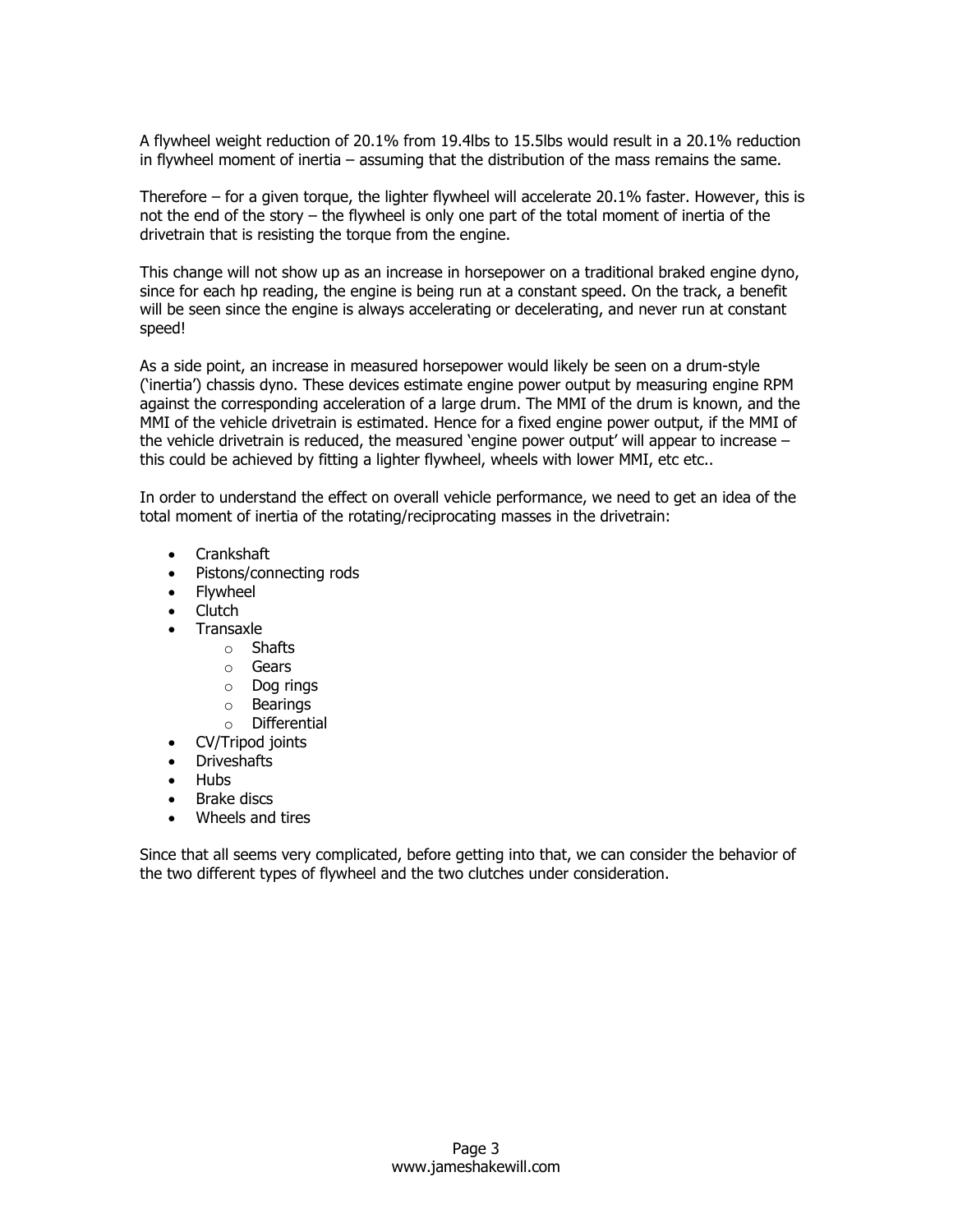## **Flywheel and clutch**

The Tilton and Quartermaster catalogs helpfully list the moment of inertia of clutches:

- Tilton OT-II 7.25" single plate racing clutch  $MMI = 0.0130$  kg/m<sup>2</sup>
- Tilton OT-III 5.5" single plate racing clutch  $MMI = 0.0061 \text{ kg/m}^2$
- Quartermaster Pro Series 5.5" single plate MMI =  $0.0066 \text{ kg/m}^2$
- Quartermaster Pro Series 7.25" single plate MMI =  $0.0160 \text{ kg/m}^2$

Moment of inertia figures for the FF flywheel are rather harder to come by. It would be possible to measure MMI directly, however in this case it is relatively easy to produce an approximate number using a simplified 3d model of the stock Ford flywheel.



The MMI figure for the flywheel can be calculated as follows. First, three main components are considered, each as a thick-walled ring – the main bulk of the flywheel, the ring gear and the section in the center. Yet more rings can then subtracted from the flywheel to complete the model. The total volume of the flywheel can then be calculated.

At this point, a little bit of trickery takes place. If we assume that the heavy and light flywheels really do have an identical profile, the only way that the weight can be different is if the density of the material changes. So we work out the density for each flywheel as volume divided by weight.

Now, we can work out the weight and MMI for each thick-cylinder component being used to make up the flywheel model – summarized in the table below. The equation for MMI of a thick cylinder is shown to the right, where  $r_1$  is the inside radius,  $r_2$  is the outside radius, and m is the mass.  $I_z = \frac{1}{2}m(r_1^2 + r_2^2)$ 

| <b>Item</b>          | OD    | ID    | <b>Thickness</b> | <b>Effect on</b> | <b>Volume</b>  | <b>Weight</b> | <b>MMI</b>        |
|----------------------|-------|-------|------------------|------------------|----------------|---------------|-------------------|
|                      | mm    | mm    | mm               | <b>MMI</b>       | m <sup>3</sup> | kg            | kg.m <sup>2</sup> |
| Ring gear            | 286.0 | 256.0 | 9.7              |                  | 0.0001         | 0.925         | 0.017             |
| Main bulk            | 256.0 | 79.4  | 26.9             |                  | 0.0013         | 9.373         | 0.084             |
| Center ring          | 79.4  | 44.4  | 10.5             |                  | 0.0000         | 0.269         | 0.000             |
| Friction side cutout | 108.3 | 79.4  | 9.1              | -1               | 0.0000         | $-0.291$      | $-0.001$          |
| Back cutout square   | 194.0 | 147.0 | 11.7             | $-1$             | $-0.0001$      | $-1.104$      | $-0.008$          |
| Back cutout chamfer  | 147.0 | 106.4 | 11.7             | $-0.5$           | 0.0000         | $-0.354$      | $-0.001$          |
| <b>Sum</b>           |       |       |                  |                  | 0.0012         | 8.818         | 0.091             |

The table below shows the numbers for the 19.4lb flywheel.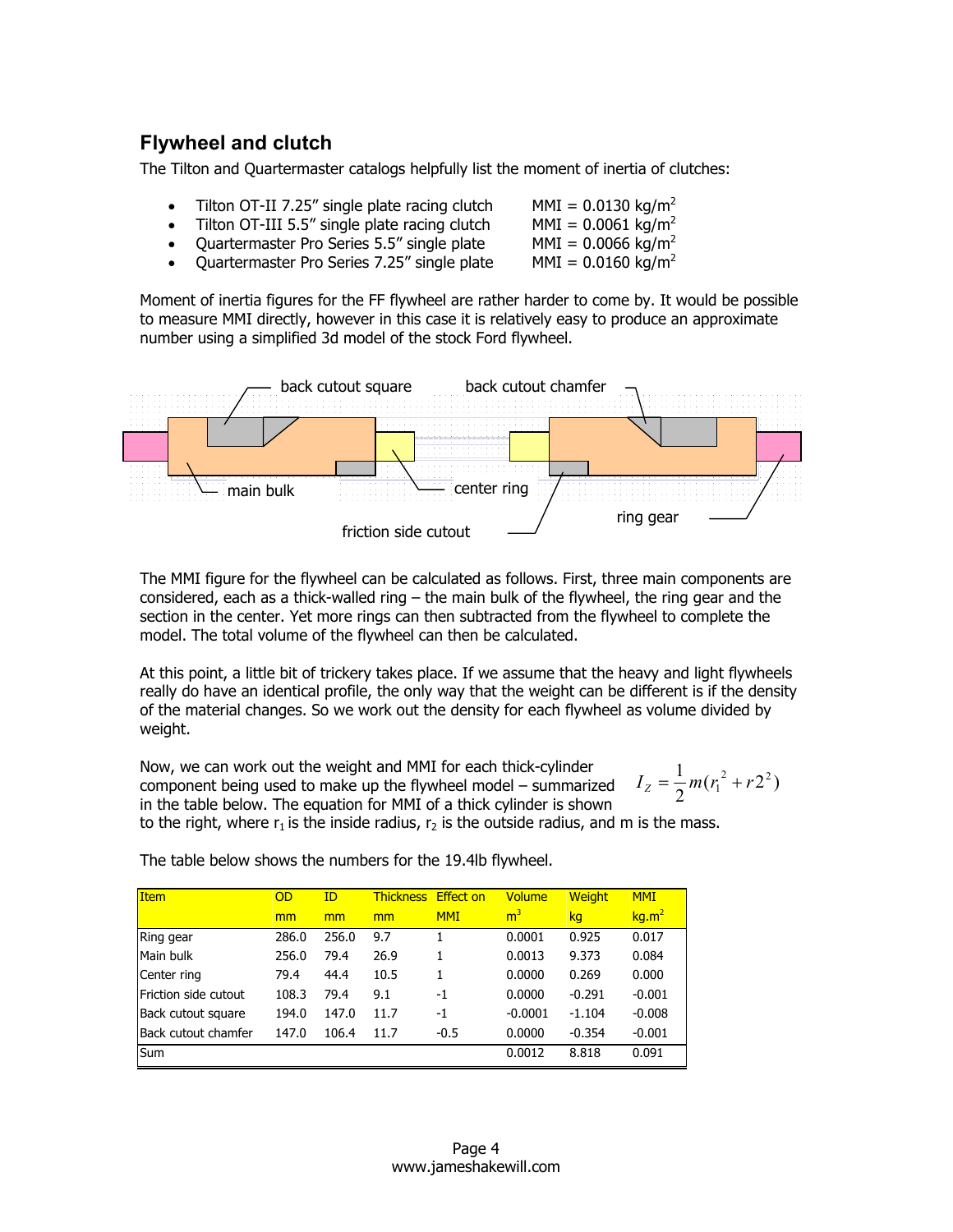Repeating the calculation for the 15.5lb flywheel, we can come up with the two figures:

- 19.4lb flywheel  $MMI = 0.091$  kg/m<sup>2</sup>
- 15.5lb flywheel  $MMI = 0.073$  kg/m<sup>2</sup>

With the figures for clutch and flywheel combinations above, we can calculate the rotation speed of each possible flywheel/clutch assembly for a fixed torque of 100Nm (~74 foot-pounds), assuming no friction or other losses. The combined MMI is calculated simply by adding together the moments of inertia of the two parts – the clutch and flywheel.



From the graph we can see that there is a significant difference in acceleration between the light and heavy flywheels, but that the difference made by changing clutches is smaller.



Frankly, life is too short to be working out moments of inertia by hand, so we can fall back on some high-techery in the form of 3D-C AD, in this case Alibre Design Xpress .

The same flywheel model described used to calculate moment of inertia above was entered, and the tool using the densities for the 15.5 and 19.4lb flywheels. Happily, the same answers were obtained.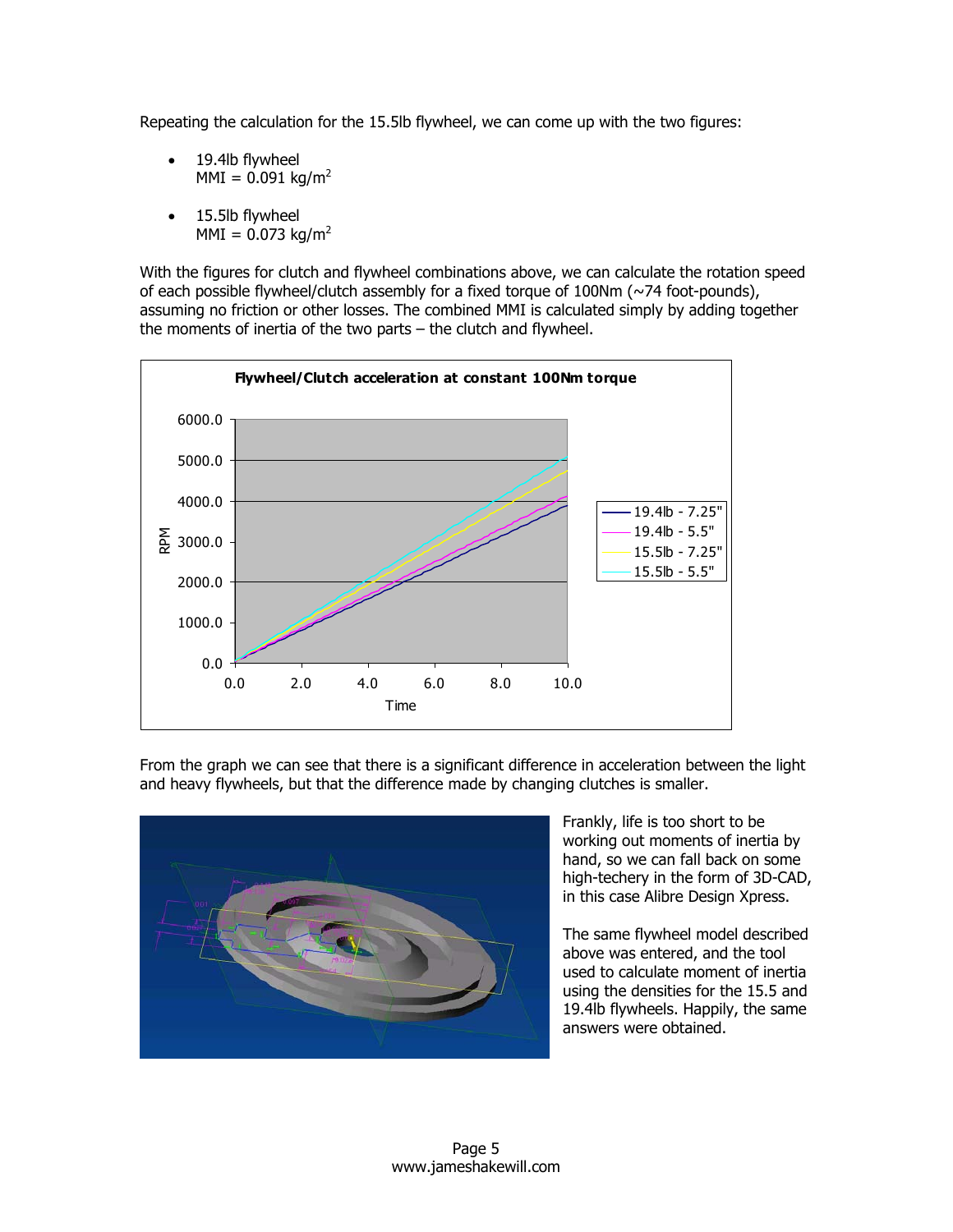### **Tires**

Having calculated the beneficial effects of the lighter flywheel and smaller clutch, we now need to put these in context – to see how much of a difference it will make to real acceleration.

In order to do this, we still need to know the moment of inertia of the complete drivetrain. This remains rather complicated, so we will next consider the tires – on account of them being the largest and heaviest rotating objects attached to the car.

More simplified models can be built, for the front and rear tires. The pictures below show a Formula Ford rear tire – a 22.5" x 7.5" cantilever rear to be fitted to a 5.5" wide 13" diameter rim.



The CAD tool is first used to calculate the total volume of the tire model – in this case 0.00650m<sup>3</sup>. The weight quoted by Goodyear is 15.2 lbs (6.99kg). If we assume constant density, we can enter the density figure as 1061.166 kg/ $m<sup>3</sup>$ . The tool can then be used to calculate mass moment of inertia for the tire around the axis of rotation - 0.4354 kg.m $^2$ .

The process can be repeated for a front tire, a 20.0 x 6.5 to be fitted to the same 5.5" x 13" rim, the tire weighing 8.5lbs (3.86 kg).

Volume is  $0.00471m^3$ , making the density  $817.81 \text{ kg/m}^3$ .

The mass moment of inertia of the front tire is calculated to be 0.2026 kg.m<sup>2</sup>.



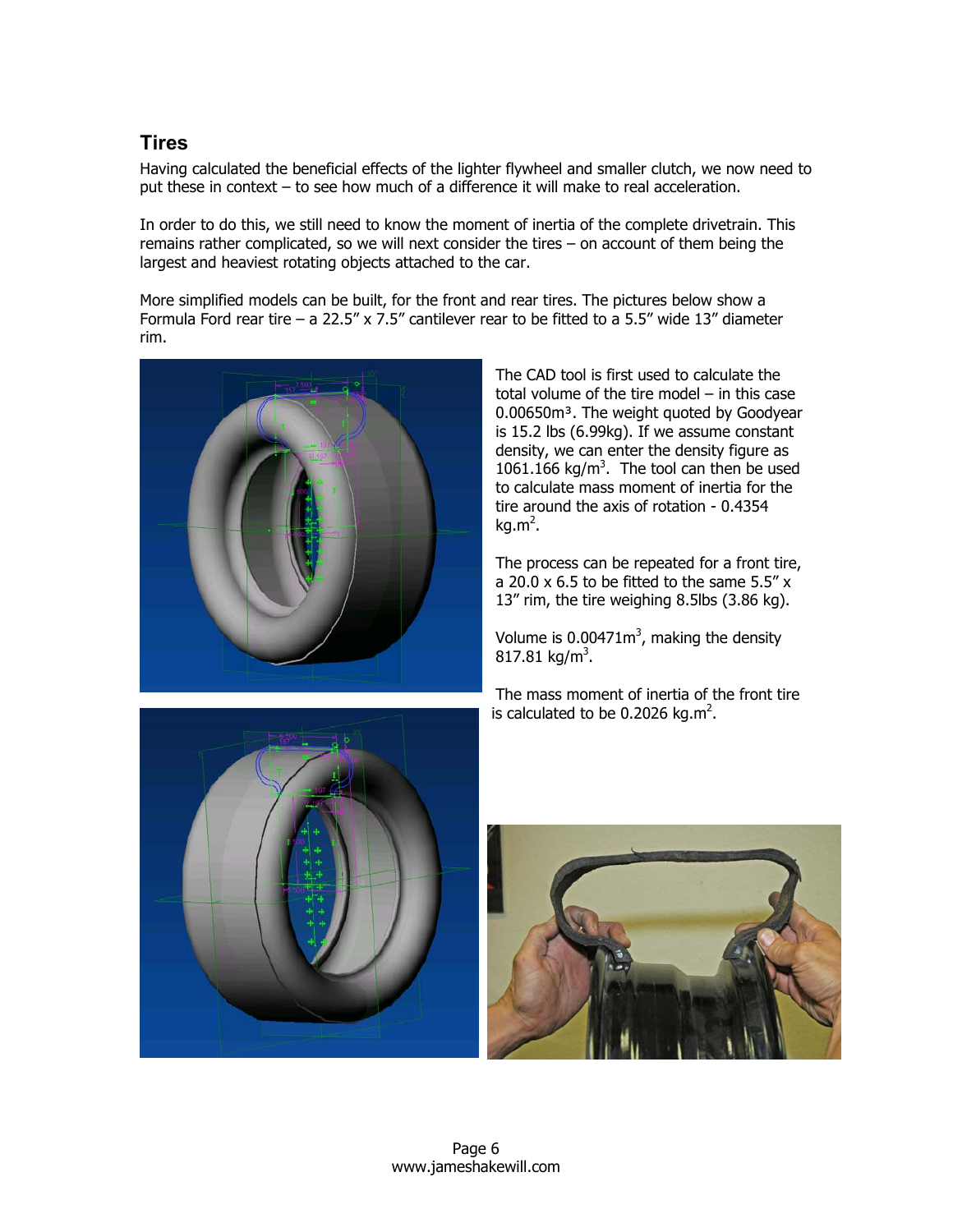### **Wheels**

After the tires, the next largest set of rotating objects in the drivetrain must surely be the wheels. The car of interest is a modern Van Diemen, so a simplified model of one of the beautiful (but heavy) Van Diemen/O.Z. 12-spoke 5.5" x 13" wheels has been produced.



Using the same strategy as before, the volume was calculated to be 0.001910m<sup>3</sup>, which for an 8lb (3.63kg) wheel, would make the density 1899.6 kg/m<sup>3</sup>.

The mass moment of inertia of an O.Z. 12-spoke wheel is calculated to be 0.0607 kg.m<sup>2</sup>.

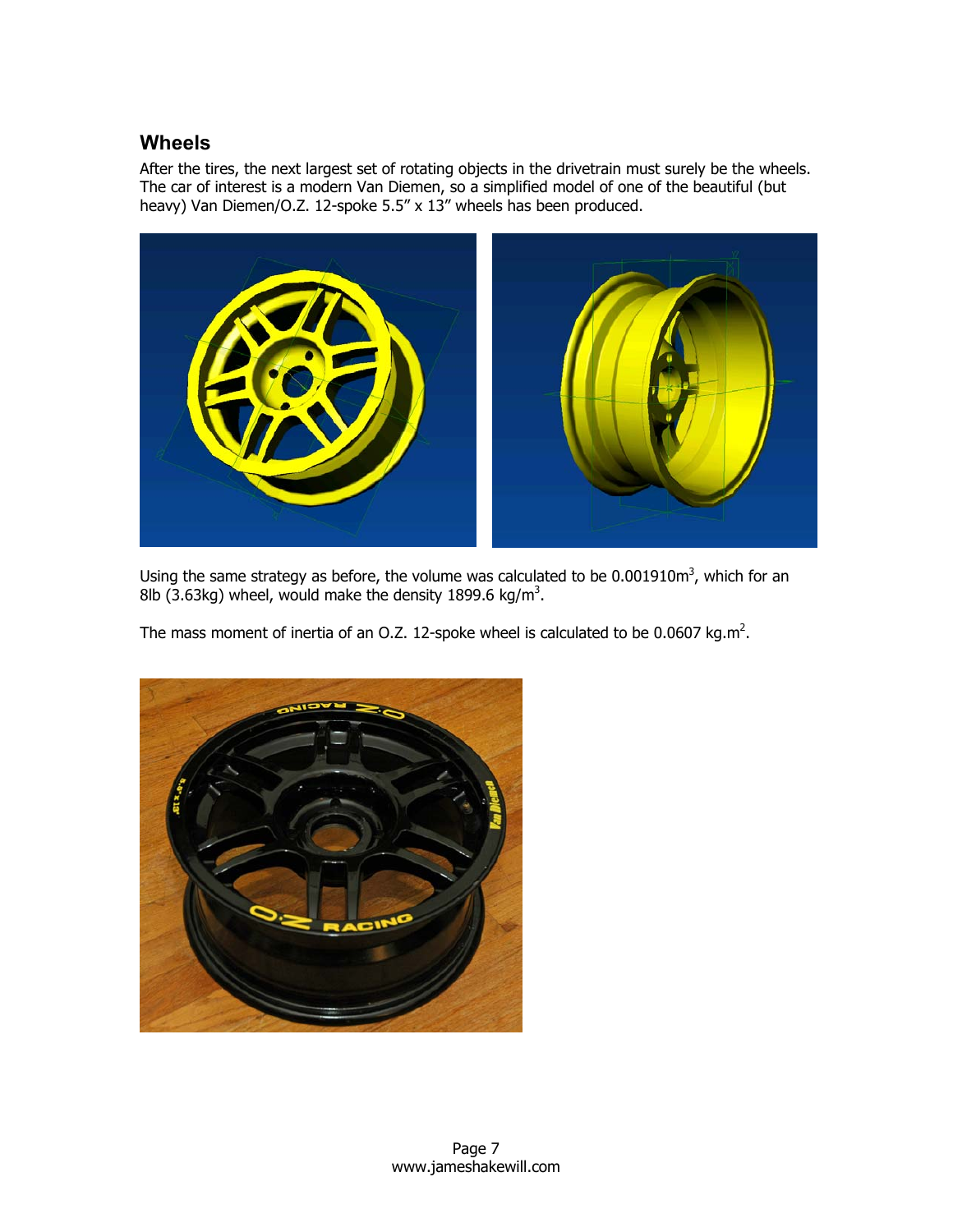## **Inertia and gearing**

The table below summarizes what we have learned so far about the inertia of various objects:

| <b>Item</b>         | Weight (kg) | Density (kg/m3) | $MMI$ (kg.m2) |  |
|---------------------|-------------|-----------------|---------------|--|
| Flywheel - 19.4 lb  | 8.80        | 7463.7          | 0.0908        |  |
| Flywheel - 15.5lb   | 7.03        | 5963.2          | 0.0725        |  |
| OM 5.5" clutch      |             |                 | 0.0130        |  |
| OM 7.25" clutch     |             |                 | 0.0061        |  |
| Tilton 5.5" clutch  |             |                 | 0.0066        |  |
| Tilton 7.25" clutch |             |                 | 0.0160        |  |
| <b>Front Tire</b>   | 3.86        | 817.8           | 0.2026        |  |
| <b>Rear Tire</b>    | 6.89        | 1061.2          | 0.4354        |  |
| OZ wheel            | 3.63        | 1899.6          | 0.0607        |  |

Now that we have some numbers for some major components of the drivetrain, it's time to start thinking about acceleration. This isn't going to be actual vehicle acceleration just yet – first we will work out free acceleration of the drivetrain, for which we need to consider the effect of gearing.

The combined effect of the gearbox and differential is to reduce the rotational speed of the engine to a lower speed at the wheels. The effect is also to multiply the torque provided by the engine to allow for acceleration. This can be visualized by thinking about a go-kart driveline.



The diagram shows a 16-tooth front sprocket and a 32 tooth rear sprocket.

For every turn of the front (engine) sprocket, the rear (axle) sprocket will go half a turn. Hence the gear ratio is 0.5.

If the engine supplies a torque of 100Nm, and the front sprocket has a radius of 50mm (0.05m), the force in the chain will be:

*N Dist Force* =  $\frac{Torque}{\sqrt{1-\frac{1}{2}}}= \frac{100}{2000} = 2000$ 0.05  $=\frac{Torque}{\sqrt{1-\frac{1}{2}}}=$ 

The radius of the rear sprocket can be found from the front sprocket radius and the gear ratio  $-$ The circumference of the rear sprocket is twice that of the front – as circumference  $= 2\pi r$ , a doubling of circumference can only come from a doubling of radius – from 50mm to 100mm.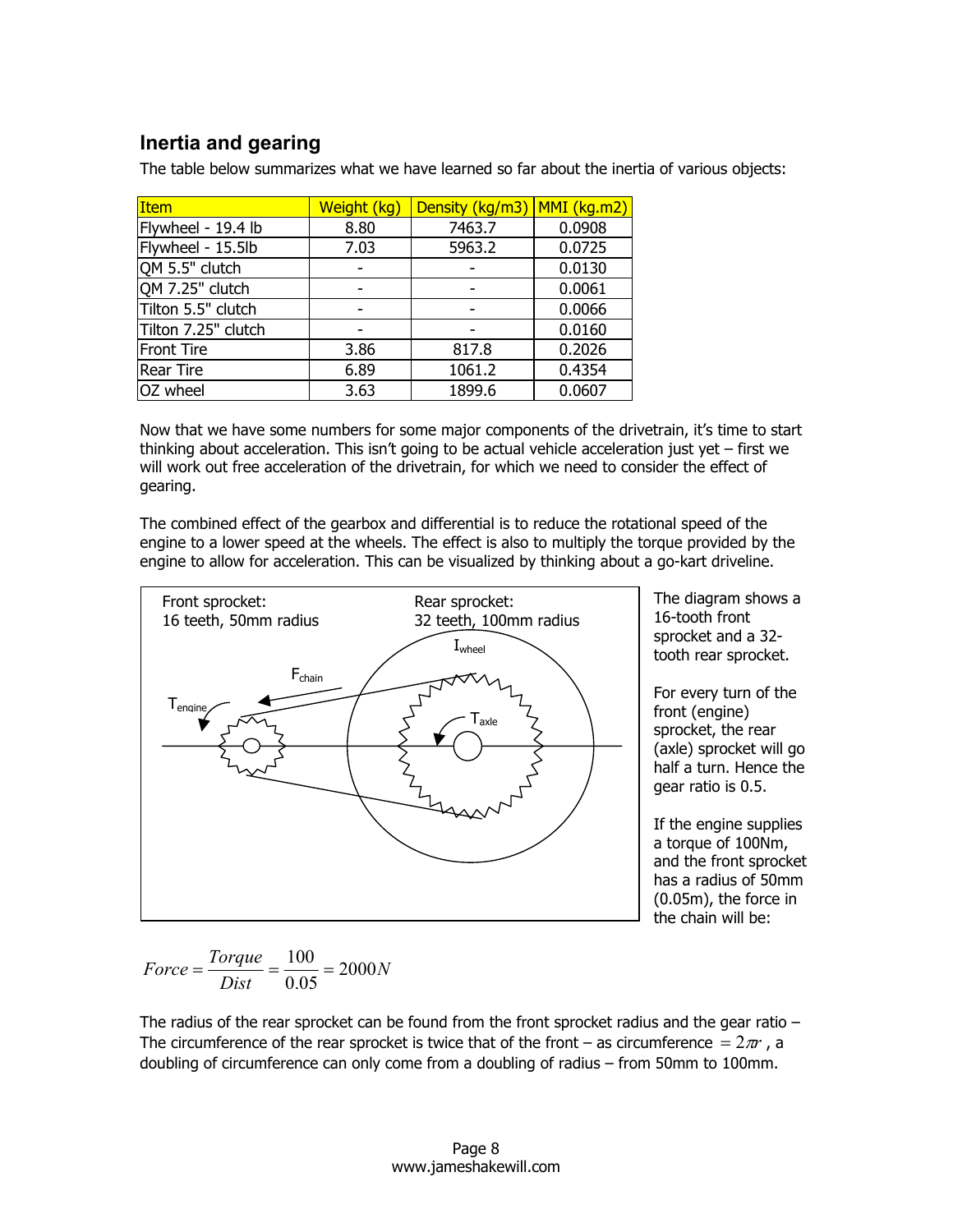Since the force in the chain will be the same at both sprockets, the torque at the rear axle will be:

 $Torque = Force \times Dist = 2000 \times 0.1 = 200Nm$ 

Or we could say:

$$
T_{\text{axle}} = \frac{T_{\text{engine}}}{\text{GearRatio}} = 100 \times \frac{32}{16} = 200 Nm
$$

Now we are able to work out acceleration of the rear wheel– for which we will assume that the rear wheels are the only part of the system with any inertia – in this case  $I_{\text{wheels}}$ .

Using the equation for rotational acceleration, we can work out the acceleration  $\alpha$  at the axle by using the torque at the axle and the mass moment of inertia of the wheel:

$$
\alpha_{\text{axle}} = \frac{T_{\text{axle}}}{I_{\text{wheels}}}
$$
 and then move on to the acceleration at the engine  $\alpha_{\text{engine}} = \frac{\alpha_{\text{axle}}}{\text{GearRatio}}$ 

Substituting some of the equations above, we can get the acceleration at the engine in terms of engine torque, the moment of inertia of the wheel and the gear ratio.

$$
\alpha_{\text{engine}} = \frac{\alpha_{\text{axle}}}{\text{GearRatio}} = \frac{T_{\text{axle}}}{I_{\text{wheels}} \times \text{GearRatio}} = \frac{T_{\text{engine}}}{I_{\text{wheels}} \times \text{GearRatio}^2}
$$

Which is all well and good, but what happens when we want to consider inertia of some object connected to the engine – a flywheel or clutch for example, or even the engine itself? It would be necessary to consider different accelerations and torques for different objects based on the gear ratio.

Life can be made easier by considering together all the moments of inertia in the system as they appear to the engine. We can then simply sum all the inertia figures to get the total inertia as seen by the engine – which will change as the gear ratio changes. The moment of inertia seen at the engine of a system with a clutch, flywheel and wheels connected via a gearbox, would then be as follows:

$$
I_{\text{drivetrain}} = I_{\text{clutch}} + I_{\text{flywheel}} + \left(I_{\text{wheels}} \times \text{GearRatio}^2\right)
$$

Sample Formula Ford gears are shown in the table below, along with the calculated total mass moment of inertia of the drivetrain in each gear.

|              |    |    | Ratio | <b>Overall</b>           | Clutch/Flywheel | <b>Wheels/Tires</b> | Total kg.m2 |
|--------------|----|----|-------|--------------------------|-----------------|---------------------|-------------|
| Diff         | 10 | 31 | 0.323 | $\overline{\phantom{0}}$ |                 |                     |             |
| First        | 16 | 34 | 0.471 | 0.152                    | 0.0885          | 0.0229              | 0.1114      |
| Second       |    | 29 | 0.586 | 0.189                    | 0.0885          | 0.0355              | 0.1240      |
| <b>Third</b> | 22 | 30 | 0.733 | 0.237                    | 0.0885          | 0.0555              | 0.1440      |
| Fourth       | 24 | 27 | 0.889 | 0.287                    | 0.0885          | 0.0816              | 0.1701      |

The table assumes the 15.5lb flywheel with the Tilton 7.25" clutch, and a pair of OZ wheels and rear tires. Notice how the effect of the wheels becomes more pronounced in higher gears. Also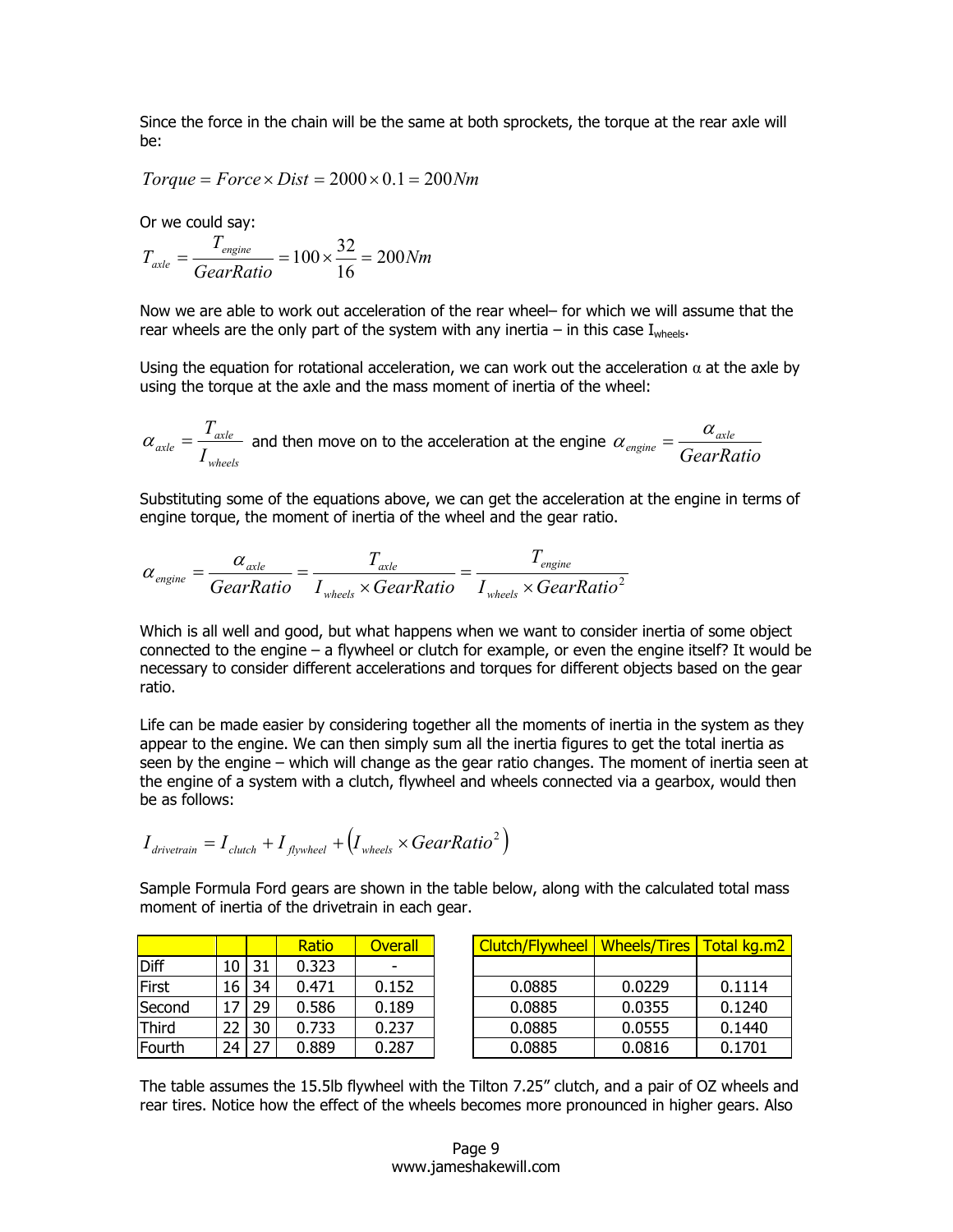note that despite the rear wheels and tires having a much higher MMI than the flywheel, the effect of gearing gives the flywheel a large influence on the overall figure.



The chart shows free acceleration of the drivetrain in each gear, for a constant 100Nm torque.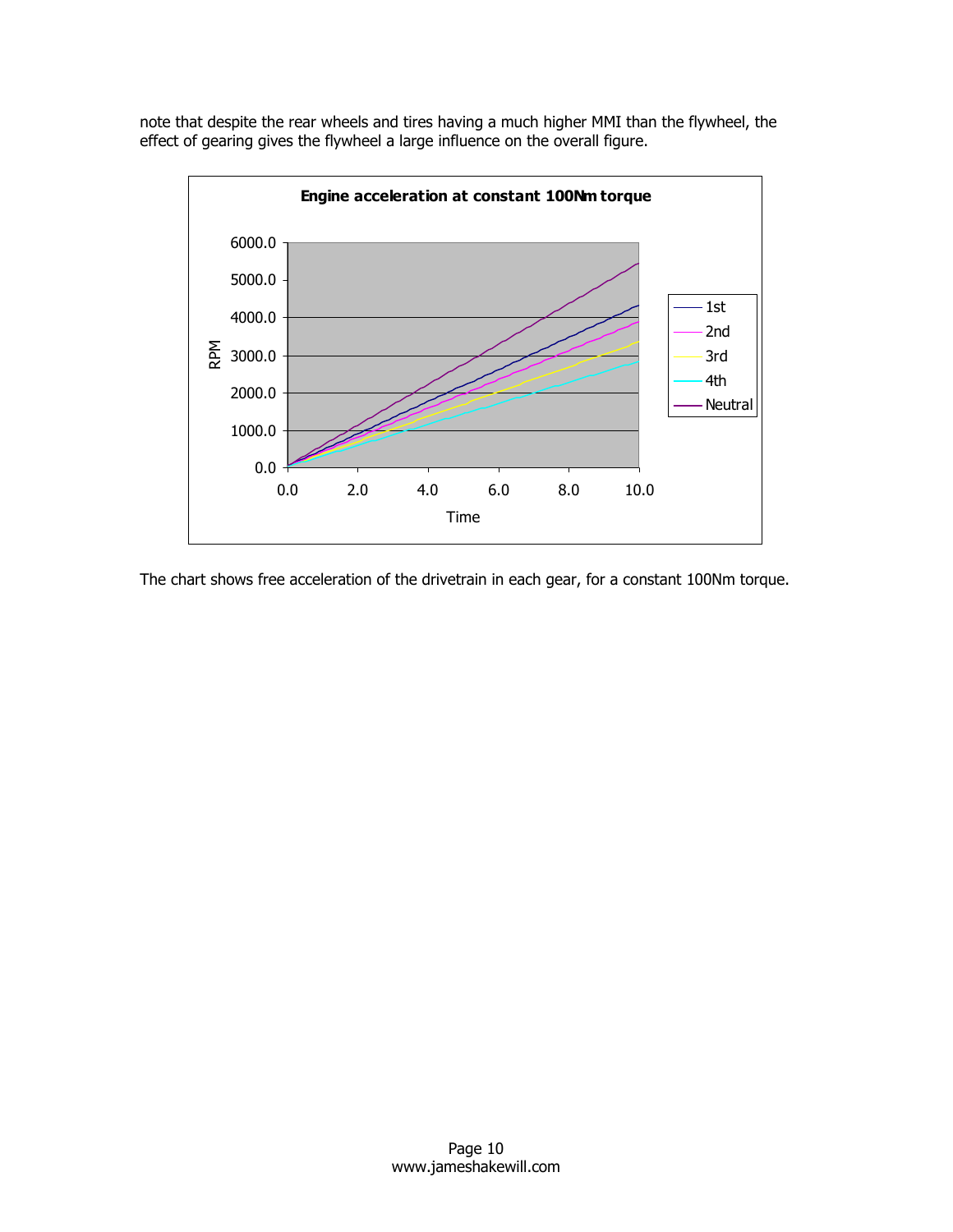## **Straight-line acceleration**

To be a useful vehicle, the car needs to move along rather than just spinning its wheels in the air – so next we must consider straight-line acceleration.

Once the car is a moving object we need to consider more forces – the force required to accelerate the mass of the vehicle in a straight line, and aerodynamic drag. These must be considered along with the inertia of the drivetrain, and the various torques and forces resolved into a single figure for acceleration.

We can also throw in the complication that the engine power output varies with rotational speed (i.e. RPM) – and hence with the gear ratio and the size of the driven wheel.



#### **Vehicle mass**

All the forces in the system can be resolved to torques at the crankshaft. The force required to accelerate the mass of the vehicle can be converted to a torque at the rear axle by using the radius r of the driven wheel, then to a torque at the crank by factoring in the gear ratio.

$$
T_{linear} = F \times Dist \times GearRatio = m \times a \times r \times GearRatio
$$

However, this is not all that helpful since we would like to calculate the a single value for acceleration of the vehicle based on the known torque of the engine – and not have to deal with separate figures for linear acceleration of the vehicle and rotational acceleration of the engine.

So we can cheat a little by making the mass of the car appear to be yet another inertia figure at the crankshaft.

Just considering the torque at the axle first of all:

 $T_{\text{avle}} = F \times Dist = m \times a \times r$  and it is also moment of inertia times rotational acceleration  $T_{\text{avle}} = m \times a \times r = I \times a$ , and we can say that the rotational acceleration of the axle will be related to linear acceleration of the vehicle based on the radius of the tire, so

*r*  $\alpha = \alpha$  and as a result this can be substituted into the above equation to get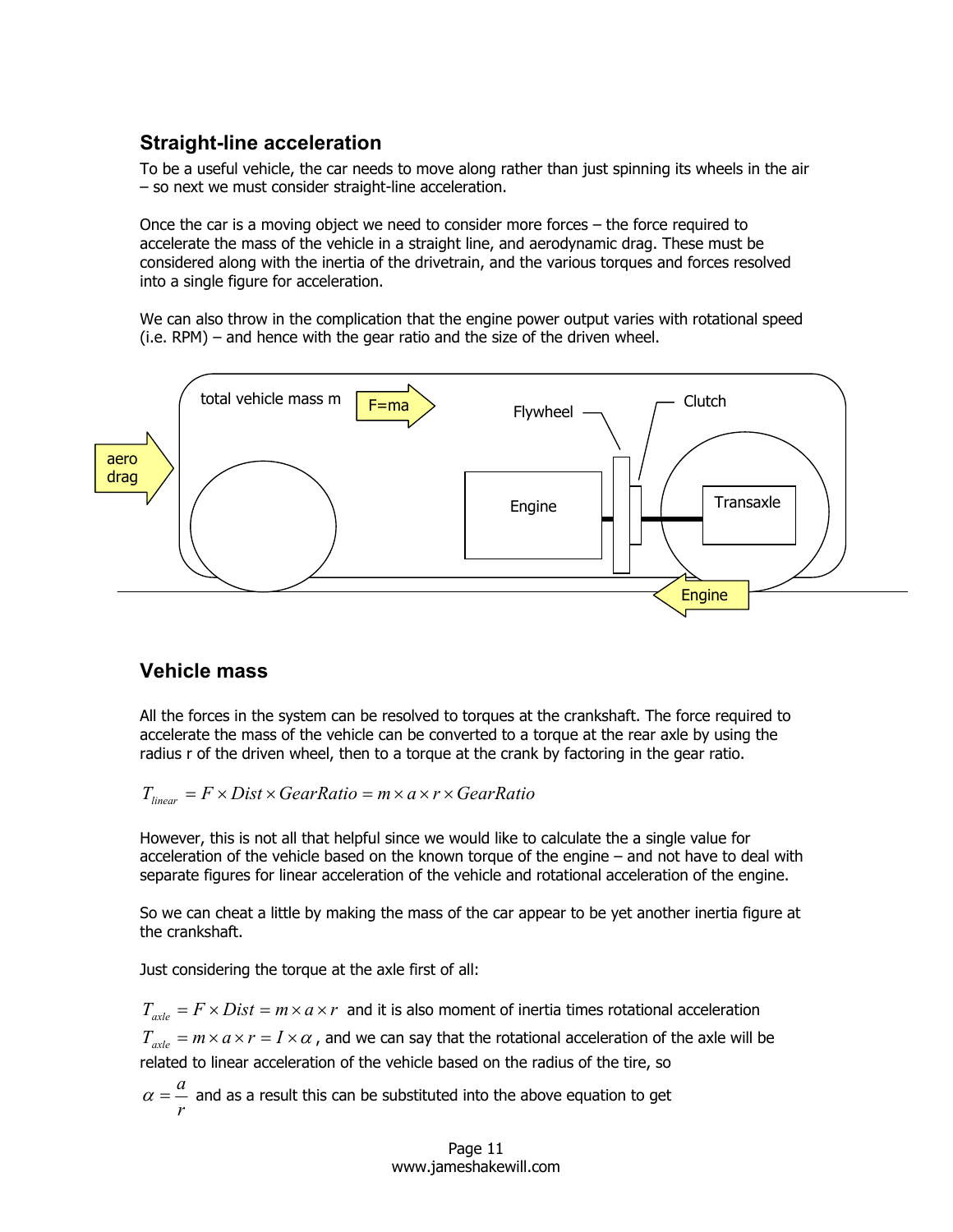$$
m \times a \times r = I \times a
$$
  
\n
$$
m \times a \times r = I \times \frac{a}{r}
$$
  
\n
$$
m \times r = \frac{I}{r}
$$
  
\n
$$
I = m \times r^2
$$

Considering the effect of the gear ratio we then get  $I_{linear} = m \times r^2 \times GearRatio^2$ 

For a 500kg (1100lb) Formula Ford with a 0.286m radius rear tire (22.5" diameter), in first gear (0.152) the result would be:

$$
I_{\text{linear}} = 500 \times 0.286^2 \times 0.152^2 = 0.944 \text{ kg.m}^2
$$

Which is around an order of magnitude larger than the mass moment of inertia of the clutch, flywheel and road wheels combined.

Note that the rotating parts of the vehicle, such as the wheels, are included twice:

- Once for being accelerated in a straight line
- Once for being made to spin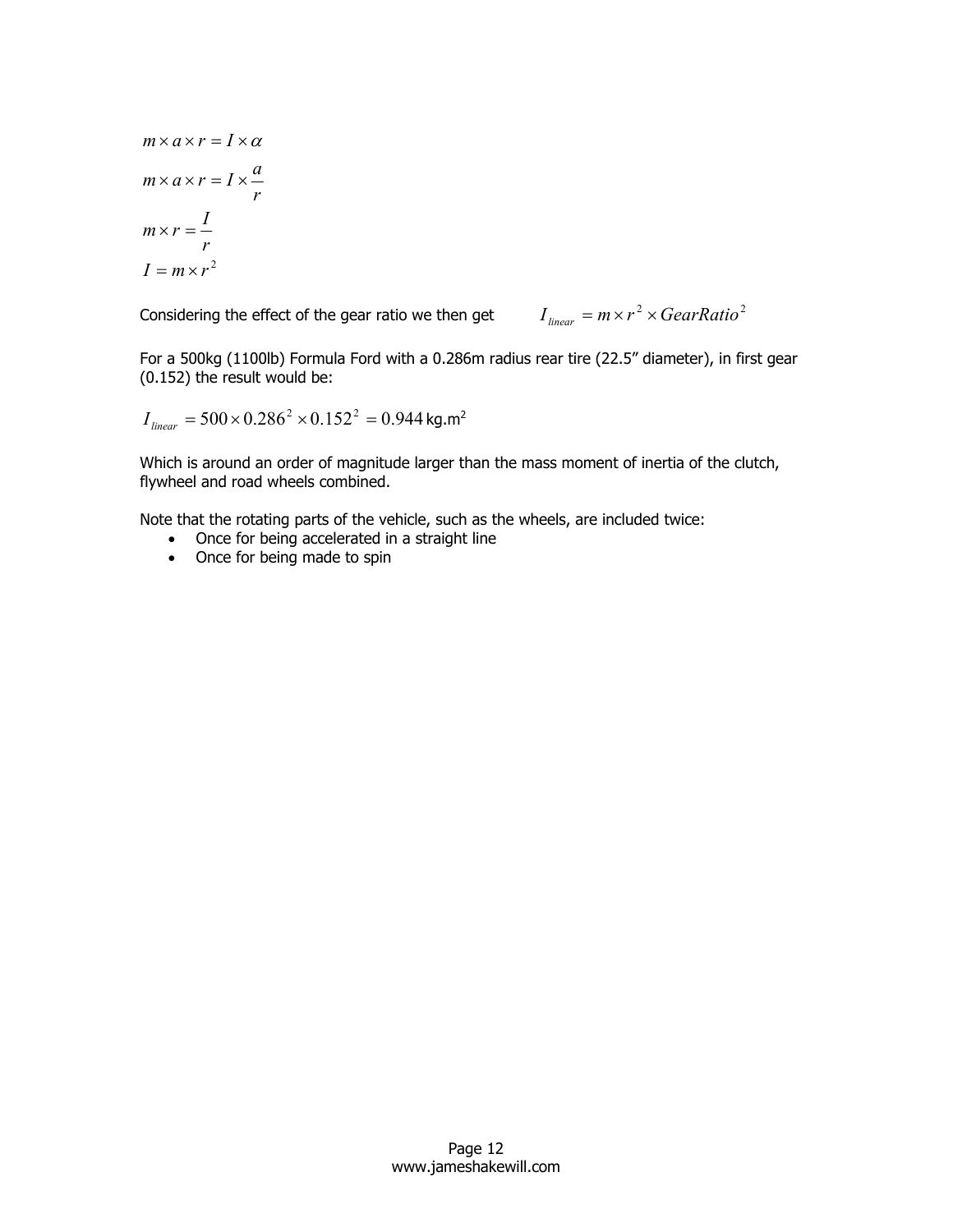#### **Aerodynamic drag**

The aerodynamic drag on the vehicle is dependent on the square of speed (v), the frontal area (A) and coefficent of drag  $(C_d)$ , and the air density (greek letter rho -  $\rho$ ).

$$
F_{drag} = \frac{1}{2} \rho v^2 C_d A
$$

For a modern Formula Ford, a figure for  $C<sub>d</sub>$ . A of around 0.4 - 0.5 would be reasonable.

This can be considered as a force acting on the body of the vehicle, or converted to a torque seen at the engine. It is useful to consider as a torque at the engine, since it can be used to calculate the net torque available from the engine:

 $T_{drag} = F_{drag} \times r \times GearRatio$  and  $T_{net} = T_{engine} - T_{drag}$ 

Now it is possible to calculate rotational acceleration at the crankshaft as the car accelerates, including:

- Inertia of the engine, flywheel and clutch  $(I_{\text{engine}})$
- Inertia of the drivetrain, transaxle, rear wheels and tires  $(I_{\text{divertain}})$
- Inertia of the front wheels and tires  $(I_{front})$

For any given vehicle speed, the rotational acceleration of the crankshaft at the engine would be:

$$
\alpha_{\text{engine}} = \frac{Torque}{Inertia} = \frac{T_{\text{engine}} - T_{\text{drag}}}{I_{\text{engine}} + ((I_{\text{front}} + I_{\text{drivetrain}} + mr^2) \times GearRatio^2)}
$$

We can convert rotational acceleration at the crankshaft to linear acceleration of the vehicle by using the gear ratio and the radius of the driven wheel, to give:

 $a_{\text{vehicle}} = \alpha_{\text{engine}} \times r \times \text{GearRatio}$ 

With the formula for acceleration at any given speed in place, we now need to know the engine torque at that same speed.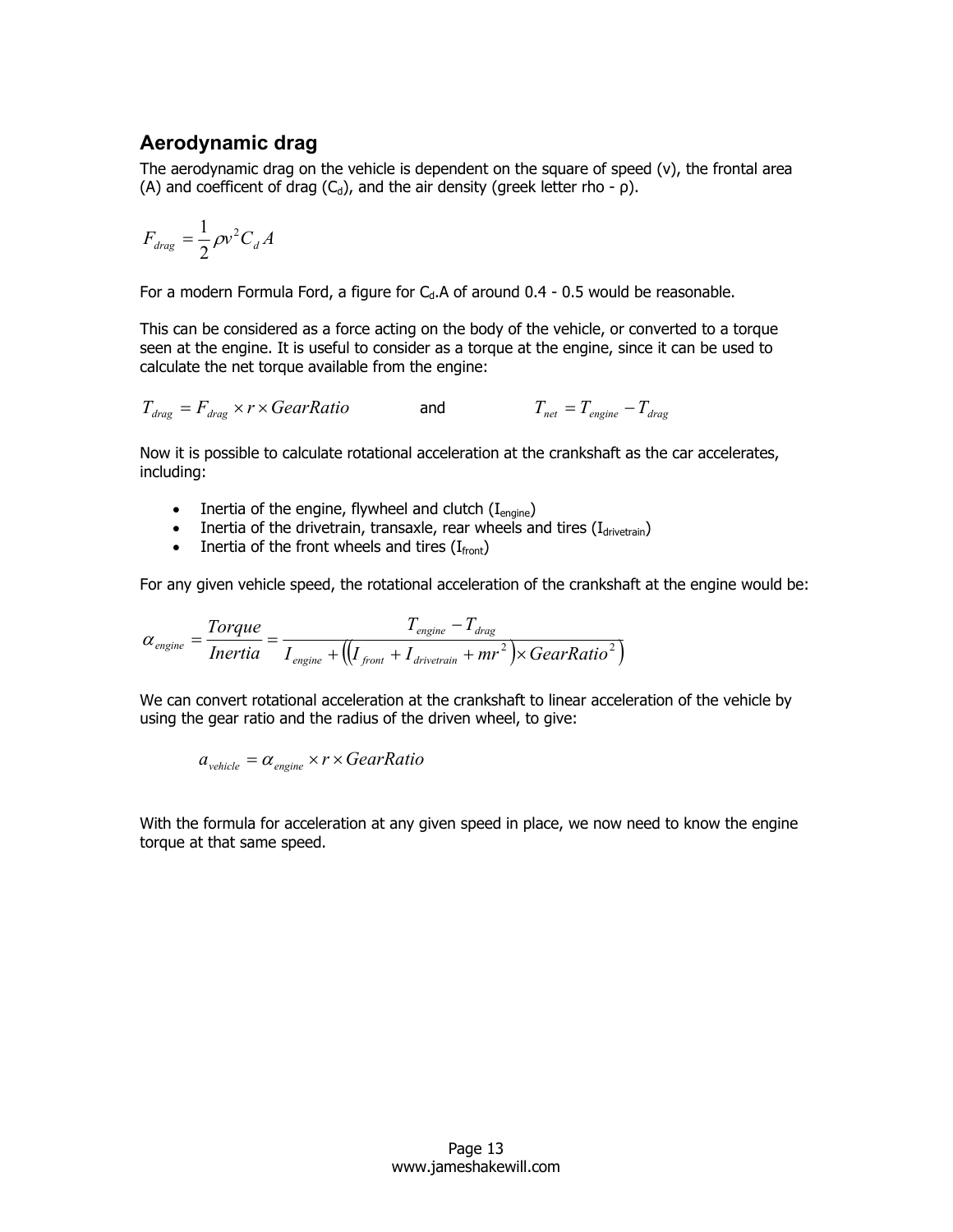#### **Engine Power and Torque**

Torque and Power and related by the following formula:

*Power* = *Torque* × *AngularSpeed* = *T*.<sup>ω</sup>

Where torque is in Newton-meters (Nm), angular speed (Greek letter omega) in radians/sec (rad/s), and power in Watts.

For automotive purposes in the USA, the various conversion factors can be use to say that:

5252  $Power = \frac{Torque \times RPM}{\sqrt{2}}$ where power is in horsepower, and torque in foot-pounds (lbf.ft)

Since we can discover the engine torque directly from the power curve, it is useful to have an equation for that power curve.



The chart shows a power curve obtained by averaging the dyno data from four different Formula Ford 1600 engines, from two different engine builders.

A handy feature of Microsoft Excel can be used to add a trendline to the chart – in this case a second-order polynomial. From this we can discover an equation that can be used to re-create the

power curve using from the RPM. This is also useful as a math channel for data logging.

For the average of the four engines used, the formula for Power (hp) would be:

 $Power = -6.3871 \times 10^{-6} \times RPM^2 + 0.079143 \times RPM - 133.71$ 

To match reality, the power output should be scaled to take account of losses in the gearbox and transmission – conventional wisdom says that the gearbox can suck up 10%-20% of the engine power output.

By using conversion factors from horsepower to Watts (1 hp = 745.699872 Watts) and from RPM to radians/sec (1 rpm =  $\frac{2\pi}{60}$  $\frac{2\pi}{\pi}$  rad/sec), we can readily calculate the available torque for any given angular speed.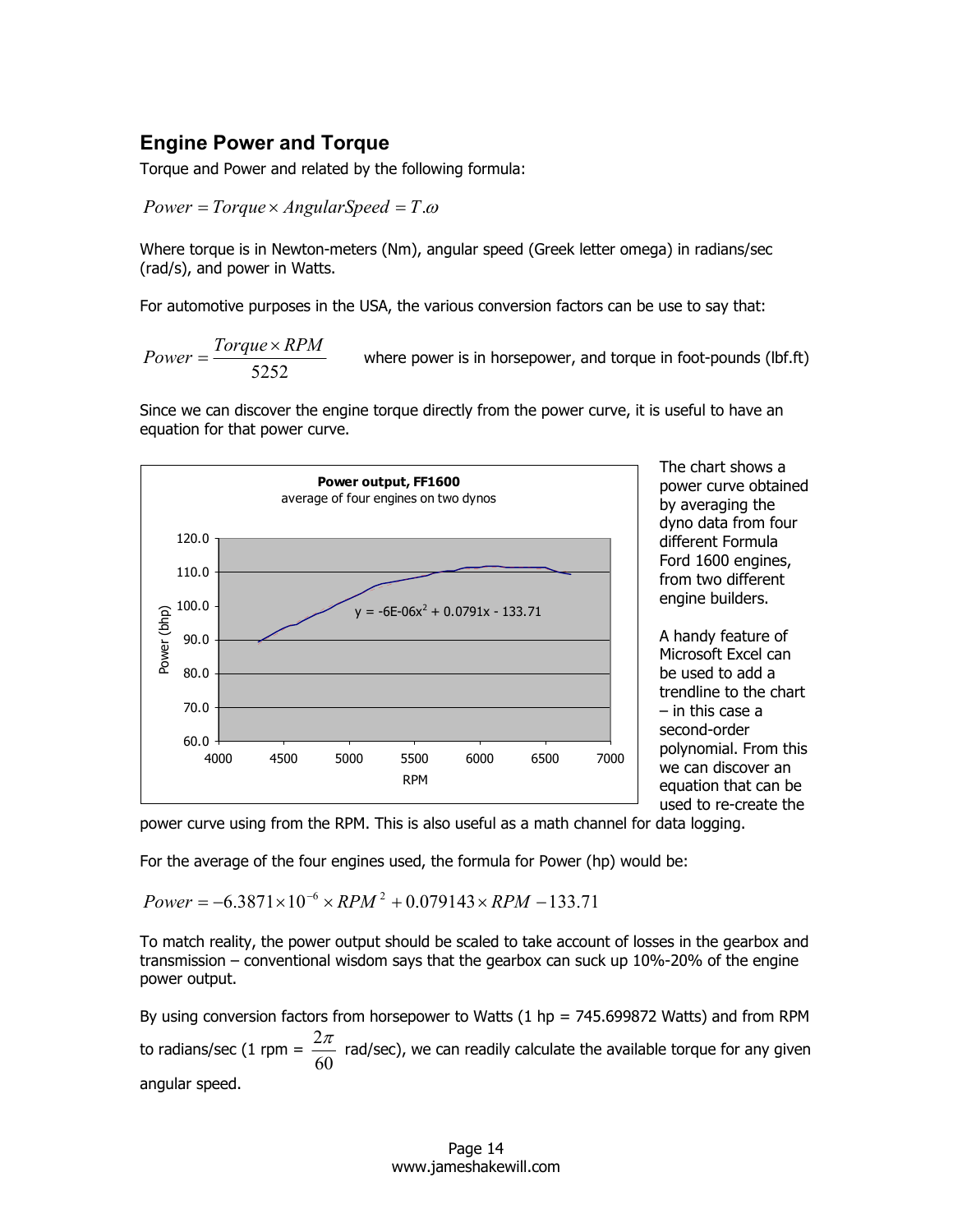At this point, we would be able to construct a large equation for acceleration at any given speed, if the gear ratio was fixed – and hence the RPM of the engine directly related to engine speed. Since the driver will be making gear changes, everything suddenly gets all non-linear. In order to move forward, the next step is to create a stepwise simulation of acceleration.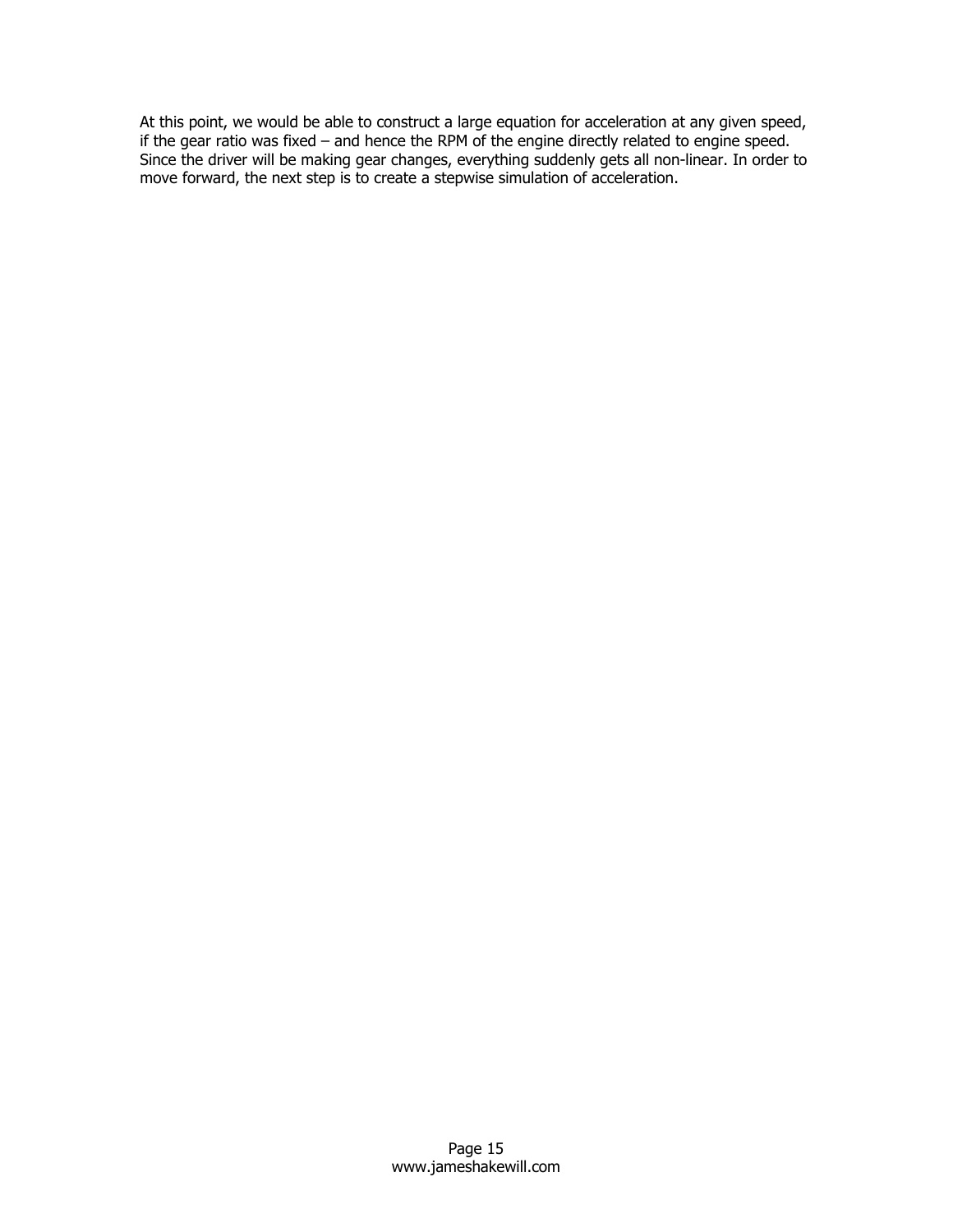# **Stepwise simulation**

The stepwise approach is a simple but powerful technique for simulating complex systems. It allows complicated systems to be broken down into manageable chunks, allows for feedback, and allows non-linearities to be introduced.



For a simulation over a fixed period of time, that time is broken down into small chunks, known as steps or deltas. The big assumption is that the state of the system at the end of one step can be computed by the inputs at the beginning.

This technique allows gearshifts to be simulated – if the RPM passes a given shift point, the next gear will be selected. Furthermore, the engine power output can be cut for a fixed time to model the effect of the time that the car is out of gear.

In the case of straight-line acceleration, we can do the following

| <b>Inputs</b>     | <b>Calculations</b>  | <b>From</b>                         |
|-------------------|----------------------|-------------------------------------|
| Speed             | Speed at end of step | Starting speed, calculated linear   |
|                   |                      | acceleration                        |
| Gear              | Gear at end of step  | Upshift when RPM passes shift point |
| Throttle position | Throttle position    | Time passed since last upshift      |

Putting everything together, we can produce a spreadsheet to calculate straight-line acceleration over time for a given set of inputs – the graphs below show speed and RPM.

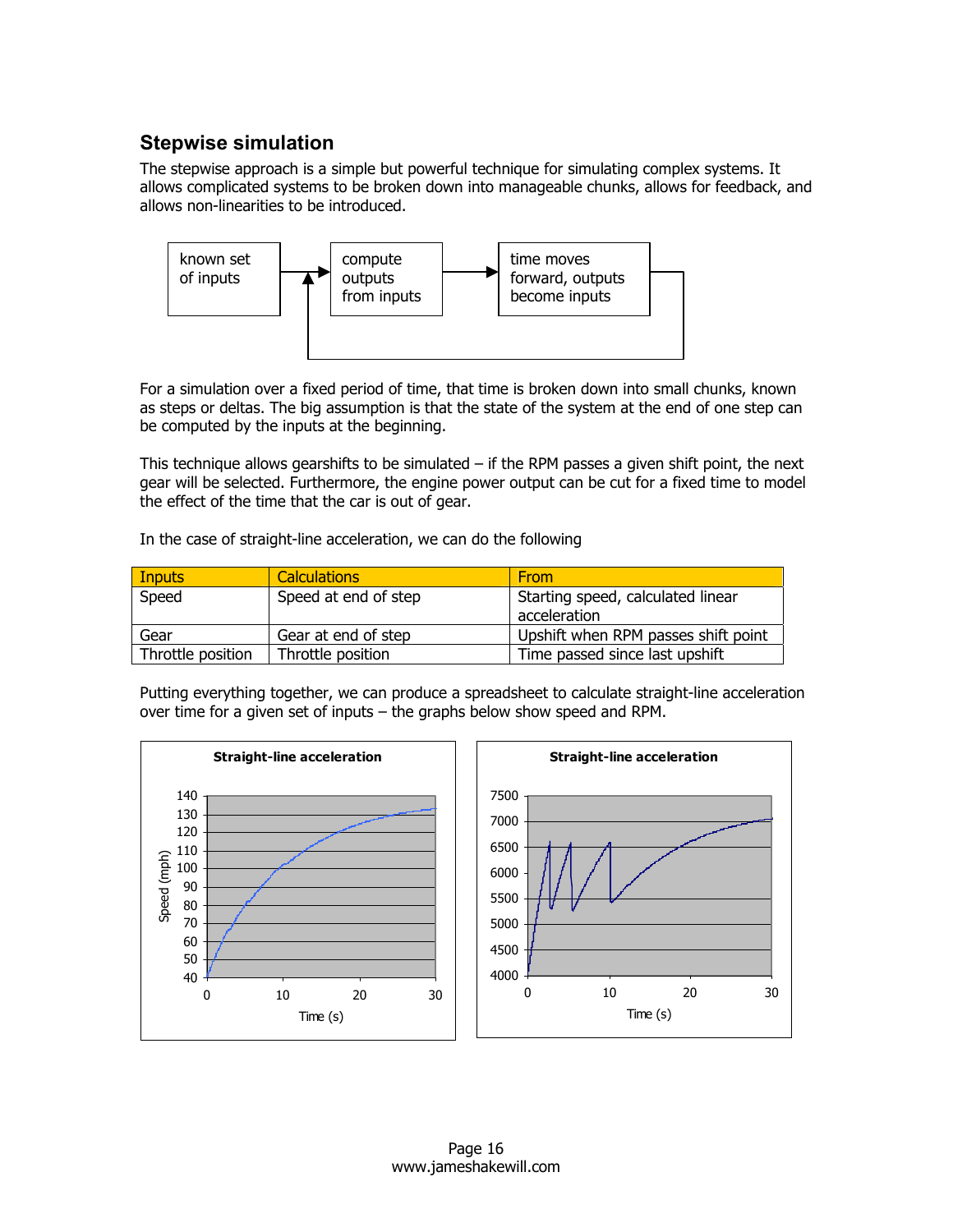## **Where does all the energy go?**

The chart below shows engine power output from a Formula Ford 1600 during straight-line acceleration – and how that power is consumed.



The engine power is consumed by:

- Linear acceleration of the vehicle mass the desired result
- Aerodynamic drag moving the air out of the way as the vehicle passes.
- Gearbox friction between gears, bearing drag, heating up the oil, gears, case etc
- Rotational acceleration of the mass moment of inertia of the engine, clutch and flywheel
- Rotational acceleration of the drivetrain mass moment of inertia (gearbox, wheels, tires, driveshafts etc)

Each area in the chart is a direct measure of energy. Power multiplied by distance is 'Work' – which is a measure of energy, measured in Joules. Clearly the energy spent accelerating the engine flywheel is significant – particularly in the lower gears, but not nearly of the same order as the energy spent fighting drag and overcoming losses in the transmission.

Note that a flat figure of 80% has been used for transmission efficiency, however it is not clear how accurate this figure is, or even how the figure might vary - with road speed and load for example.

The effect of the wheels and tires is not as great as might have been expected – the effect of the gear ratio being that the flywheel is asked to both rotate faster and accelerate faster than the wheels and tires. Since the power consumed overcoming rotational inertia is proportional to both angular speed and angular acceleration, the flywheel takes a lot more power than all four wheels and tires combined.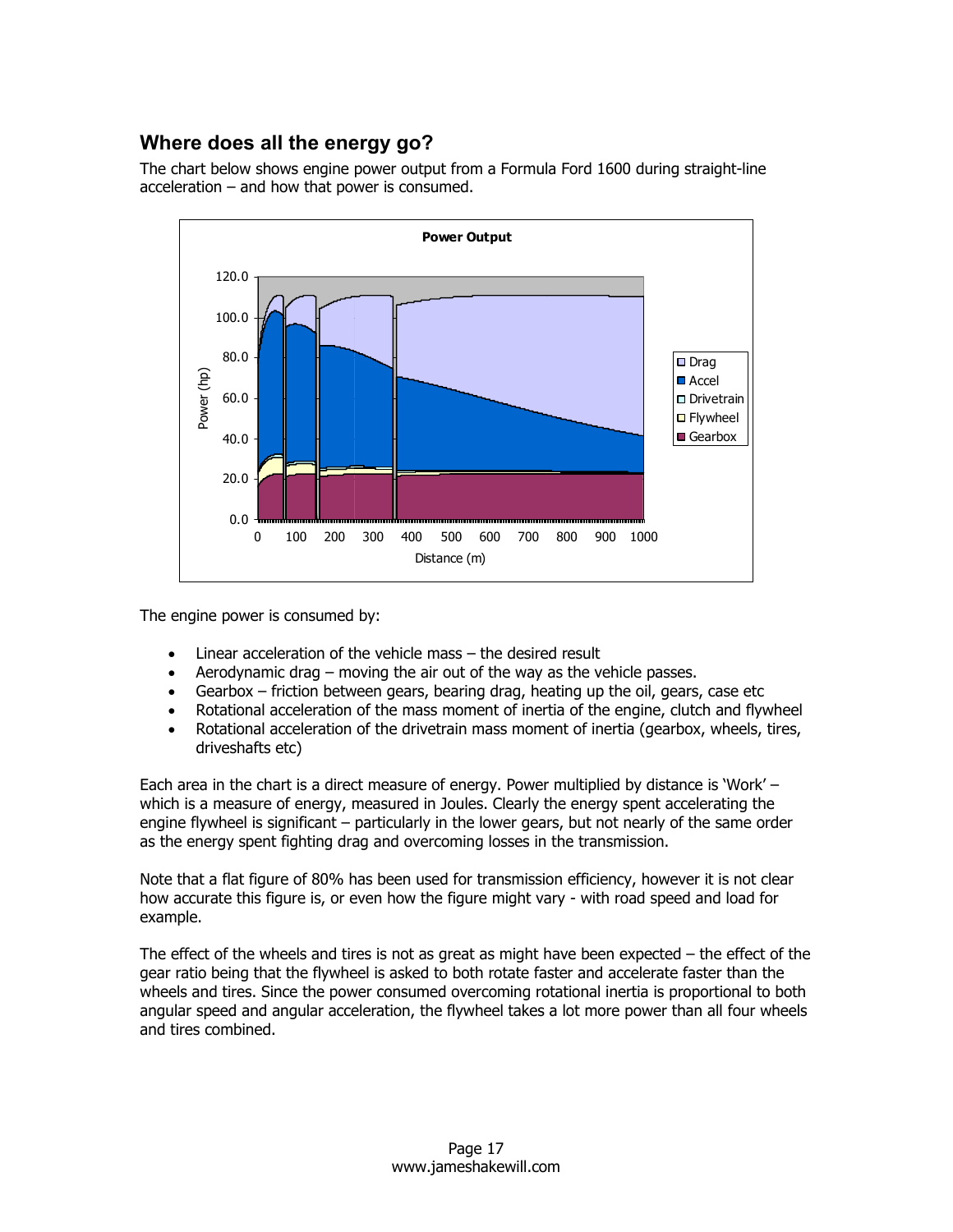# **Comparisons of straight-line acceleration**

With a straight-line acceleration model in place, it is possible to start making comparisons, given all the assumptions accumulated so far.

The charts below show two scenarios:

- A: Lowest MMI flywheel/clutch combo, two front tires, two rear tires, four OZ wheels - 15.5lb flywheel, Tilton 5.5" clutch
- B: Highest MMI flywheel/clutch combo, two front tires, two rear tires, four OZ wheels - 19.4lb flywheel, Quartermaster 7.25" clutch

Note that inertia of the remainder of the engine and drivetrain is not considered in the calculation. This would include crankshaft, gearbox, differential, driveshafts, hubs, brake discs etc.